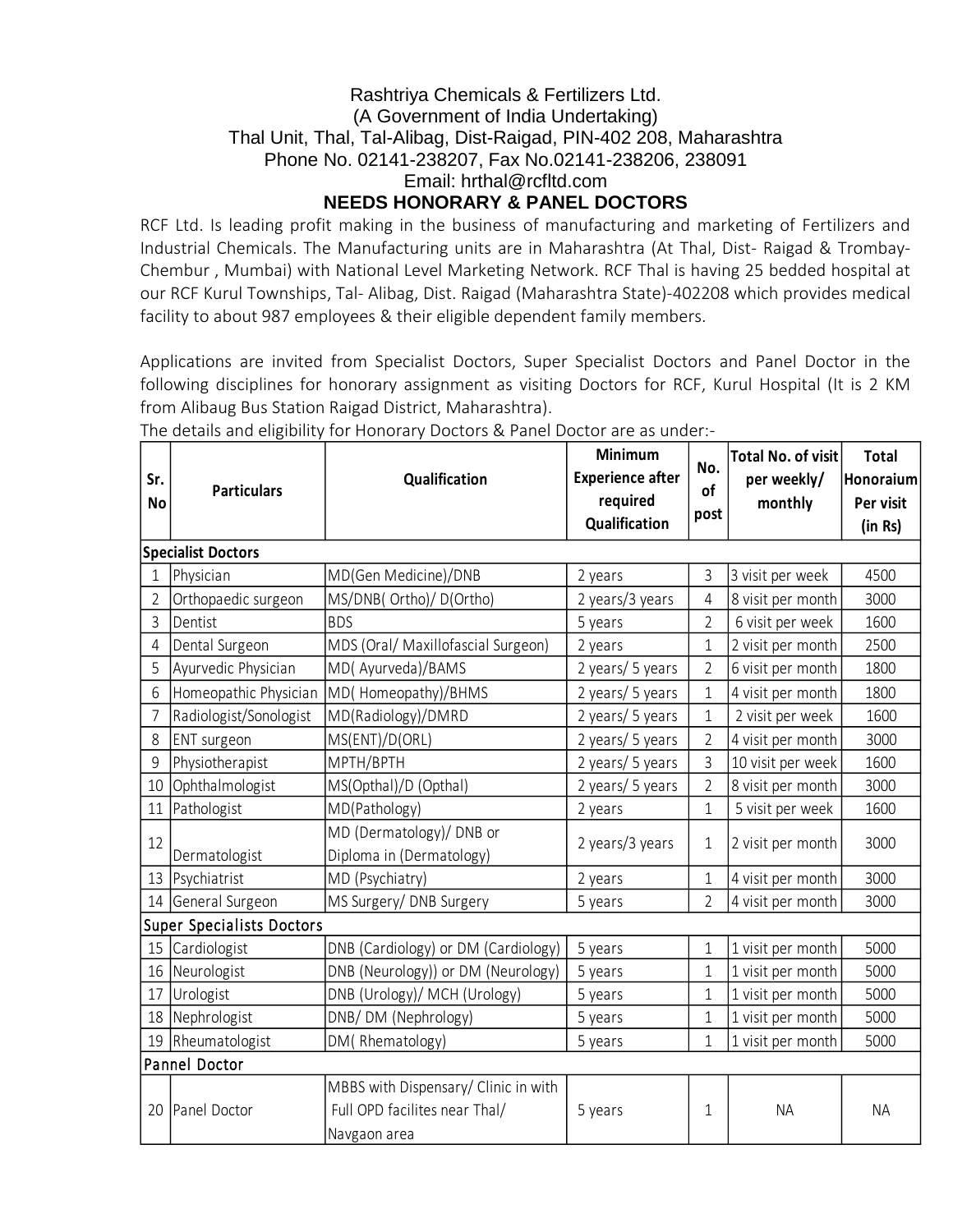Based on response and Doctors availability, number of Doctors, visit per Doctors will be decided by the selection committee.

- 1. Super Specialists Doctors for bringing their own specialized equipment will be paid additional Rs. 500/- per visit.
- 2. For all Doctors TA will be paid (to and fro) from Pen @ Rs.630/- ,from Panvel @ Rs. 1260/- , from Vashi @ Rs.1680/-, and from Mumbai @ Rs.2100/- per visit. No conveyance for doctors coming from Alibag & nearby area will be paid.
- 3. For providing Sonography Services, Sonography Charges will be paid Rs. 500/- per patient.
- 4. Visits Shown are total monthly/ weekly visits for all doctors in that specialty. Actual number of Visits for each doctor and Number of visit per week/per month, and timings will be decided by CM(Medical) RCF Thal Hospital.

### Visiting Hours:

For doctors at above Sr. No.7, 8, 10 and 11 (Radiologist, ENT, and Ophthalmologist & Pathologist): 2 hours per visit and for all other doctors 3 hours per visit.

The Doctors desiring to take up this assignment may apply in prescribed application format given below and send duly filled application to CM (HR), RCF Thal Unit on above referred address or email along with details of qualification and experience with supporting documents on or before 09.02.2022.

Chief Manager (HR)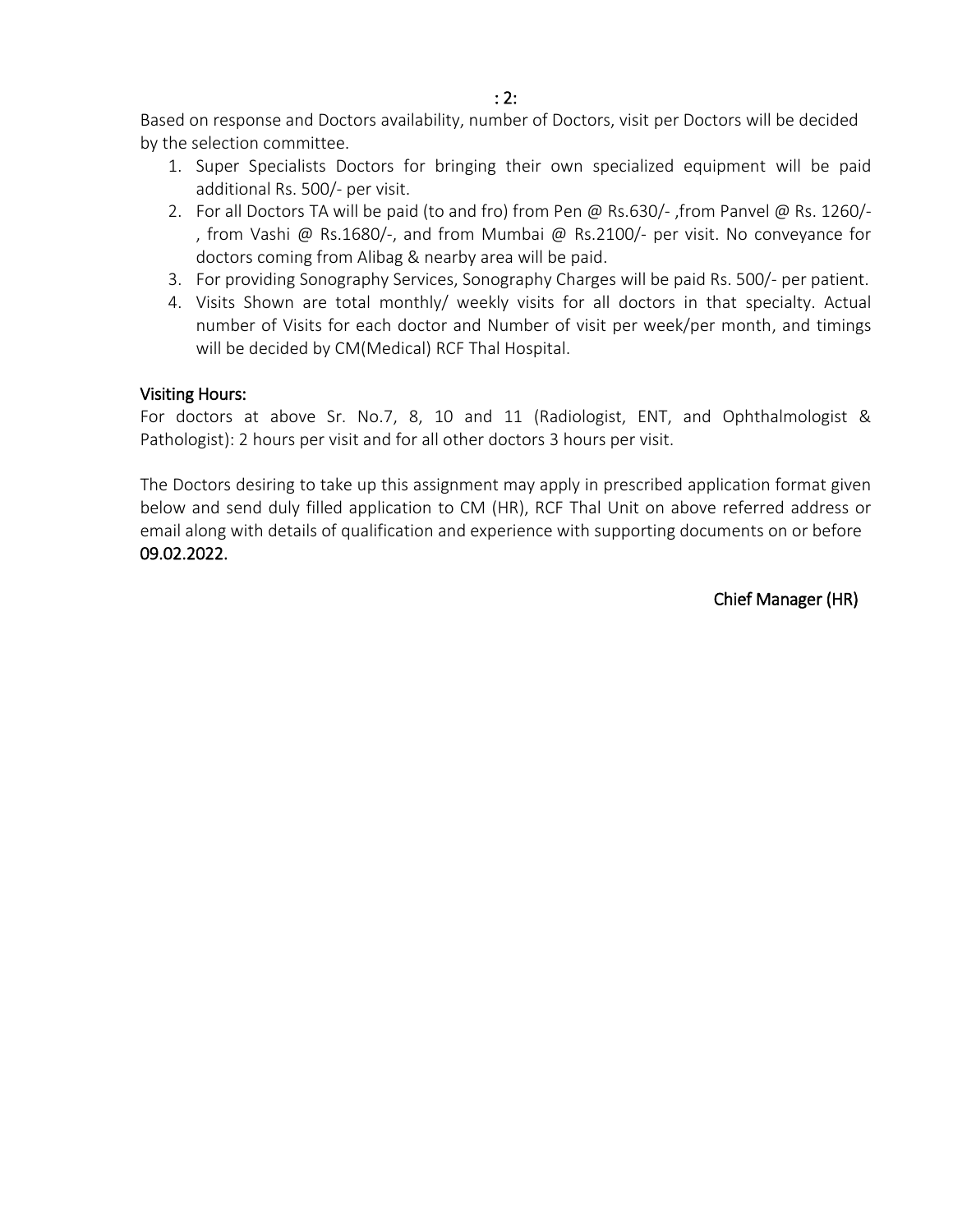#### GENERAL INSTRUCTIONS

- 1. The eligible candidates will be intimated about the date, time and venue of Interview. No Communication (written/telephonic) will be entertained after the Closing date of the submission of the application Form.
- 2. The candidate is required to submit application Form, in the prescribed format, attested Photocopies of Educational qualification, experience certificate and Submit application within the last date of submission. Application received after last date of Submission will not be considered.
- 3. The qualifying and interested candidates applying for Honorary Doctors & Panel Doctor Post are required to send applications in the prescribed format. The post applied for is to be written at the top left-hand corner of the envelope/ in subject (email), while sending application form.
- 4. The duration/frequency of the visits of Honorary Doctors will be conveyed by the selection Committee at the time of personal Interviews and the rate of reimbursement in case of panel doctors will be conveyed by the Selection committee at the time of personal Interviews.
- 5. Engagement shall be for a period of Two years.
- 6. Engagement as Honorary Doctors and Panel Doctor may be terminated by giving one month notice by either side.
- 7. Engagement shall be purely of temporary nature and will not in any way entail a relation of Employer and employee between RCF & the Doctors.
- 8. Management reserves the right to consider the application of doctors having experience less than the advertised one, in case the No. of application received are less than three times the No. of advertised post.
- 9. Management reserves the right to modify the number of posts.
- 10. Company's decision about the engagement will be final and no correspondence (written or telephonic) on the same would be entertained from any candidates.
- 11. Company reserves the right to cancel/alter this advertisement partially or completely for any undue reason and company is not responsible to communicate the same to the candidates.
- 12. For attending interviews no Travelling Allowance will be paid to candidate.

# Last date of receipt of the application is 09.02.2022.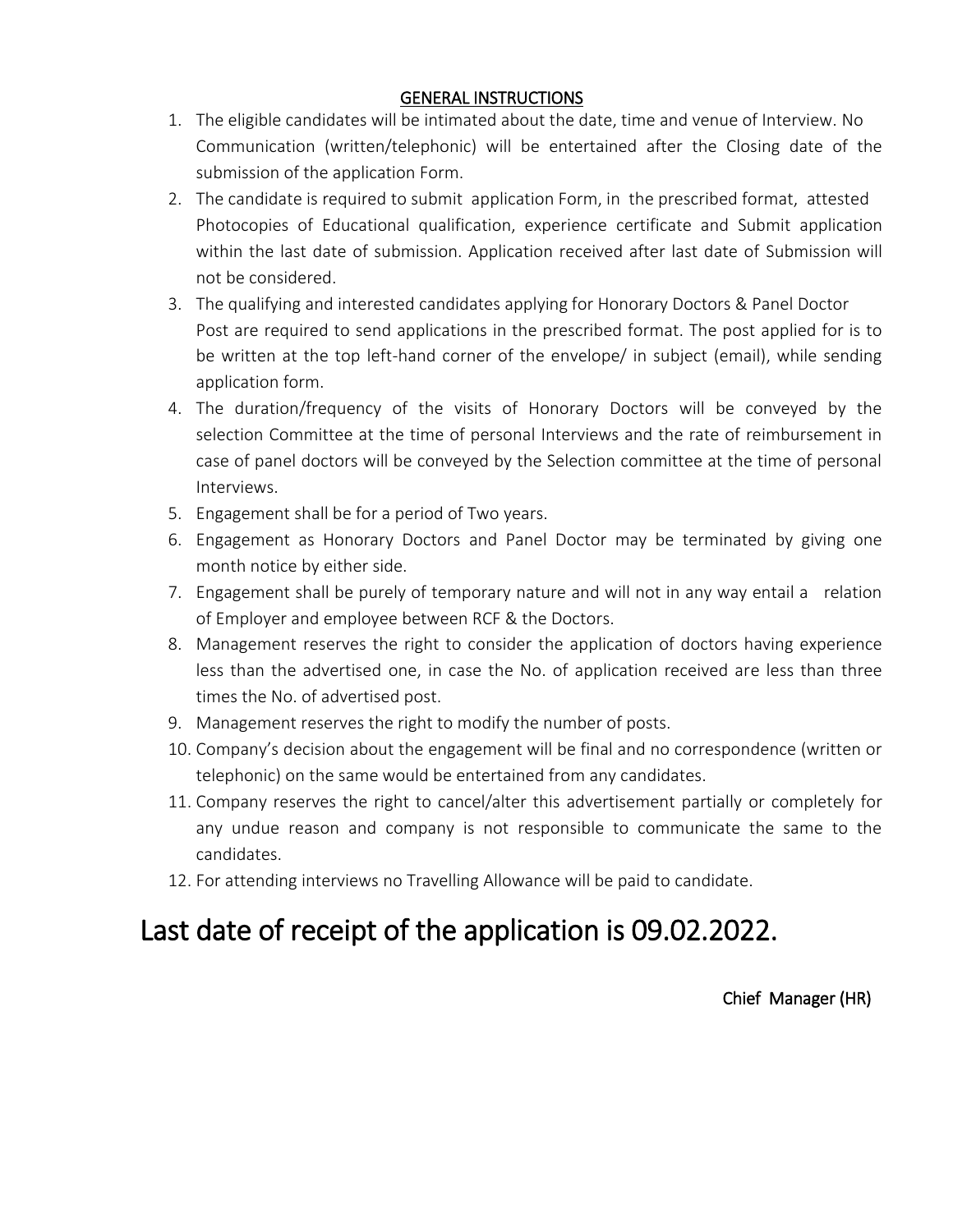# **APPLICATION FORMAT FOR HONORARY DOCTOR**

# **Application for the Specialty …………..**

AFFIX PASSPORT SIZE PHOTO DULY SIGNED

# **1. PERSONAL DETAILS:**

| <b>Name in Full</b>                  |  |
|--------------------------------------|--|
|                                      |  |
| Date of Birth                        |  |
| <b>Residential</b><br><b>Address</b> |  |
| <b>Contact Nos</b>                   |  |
| E-Mail I/D                           |  |

# **2. QUALIFICATIONS DETAILS:**

| Sl.<br>No. | <b>Qualifications</b> | <b>Branch</b> | <b>University/Board</b> | <b>Year of</b><br>Passing |
|------------|-----------------------|---------------|-------------------------|---------------------------|
|            |                       |               |                         |                           |
|            |                       |               |                         |                           |
|            |                       |               |                         |                           |
|            |                       |               |                         |                           |
|            |                       |               |                         |                           |

# **3. REGISTRATION:**

| No. and Date                         |  |
|--------------------------------------|--|
| <b>State and the Medical Council</b> |  |
| where Regn. Is done                  |  |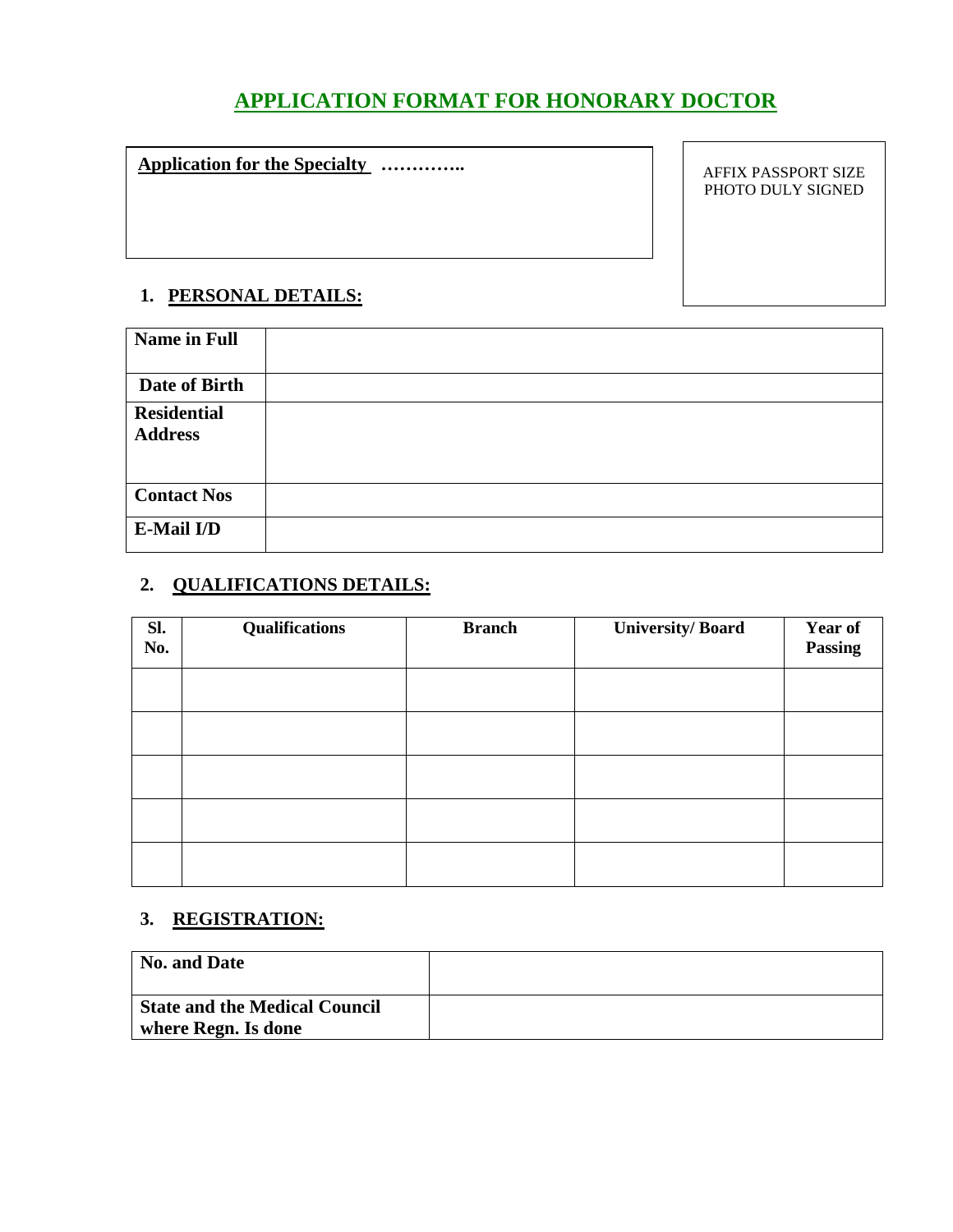# **4. RESEARCH PAPERS, IF ANY, SUBMITTED:**

#### **5. ARTICLES, IF ANY, PUBLISHED:**

#### **6. EXPERIENCE DETAILS:**

| Sr.<br>N <sub>0</sub><br>$\bullet$                | Name of the<br><b>Organization / Hospital</b> | <b>Designation</b> | From | To           | Employer: Wh<br>ether Private/<br>Govt./PSU | <b>Total</b><br><b>Emoluments</b> |
|---------------------------------------------------|-----------------------------------------------|--------------------|------|--------------|---------------------------------------------|-----------------------------------|
|                                                   |                                               |                    |      |              |                                             |                                   |
|                                                   |                                               |                    |      |              |                                             |                                   |
|                                                   |                                               |                    |      |              |                                             |                                   |
|                                                   |                                               |                    |      |              |                                             |                                   |
|                                                   |                                               |                    |      |              |                                             |                                   |
| <b>TOTAL EXPERIENCE</b><br>(EXCLUDING INTERNSHIP) |                                               |                    |      | <b>YEARS</b> | <b>MONTHS</b>                               |                                   |
|                                                   |                                               |                    |      |              |                                             |                                   |

**I state that all the information given above is true and correct. In case any of the details given above turn out to be false, I will make myself liable to lose the candidature.**

*Place:*

*Date: Signature of the Candidate*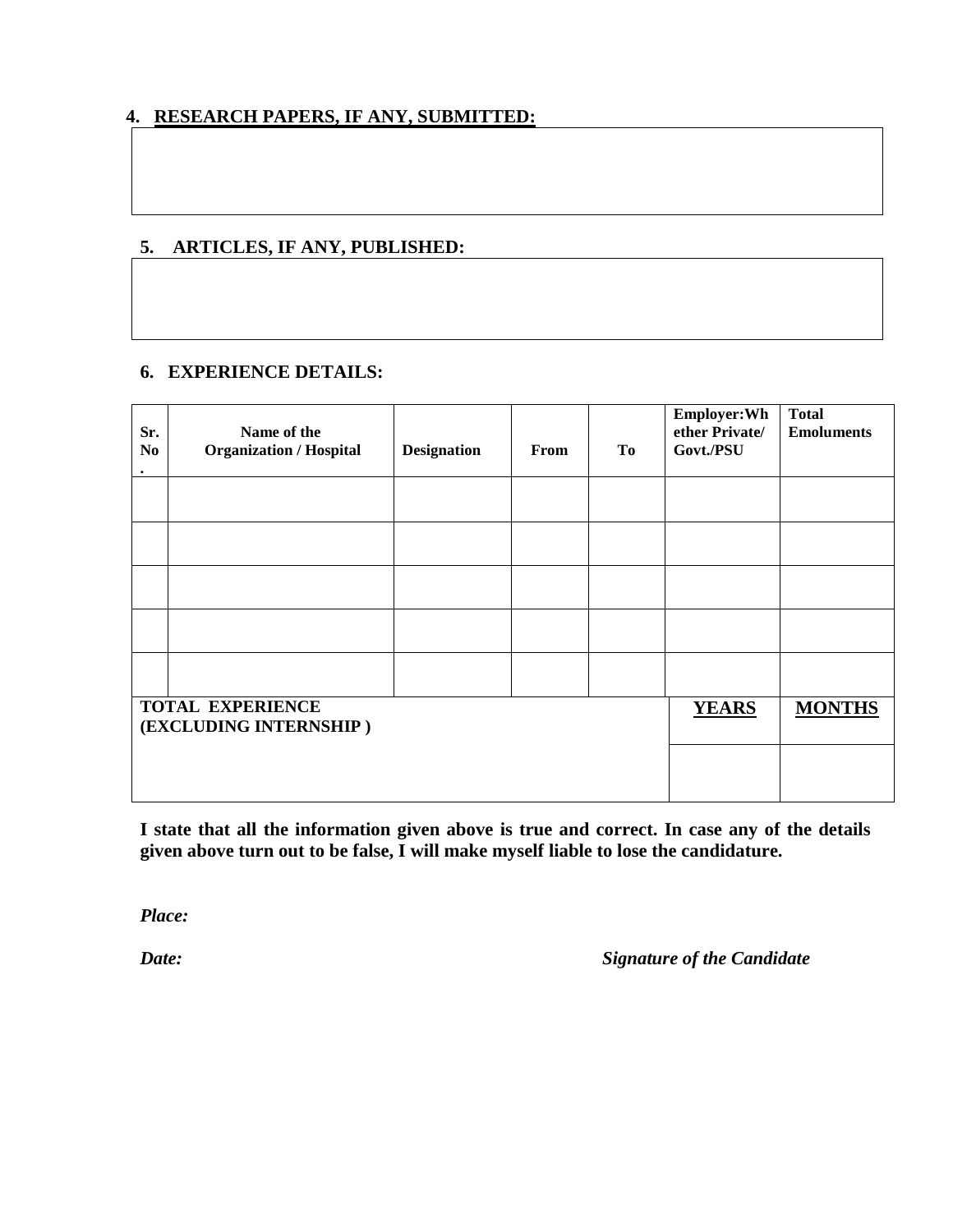# **APPLICATION FORMAT FOR PANEL DOCTOR**

#### LOACATION: FOR THAL/ NAVGAON AREA

AFFIX PASSPORT SIZE PHOTO DULY SIGNED

### **1. PERSONAL DETAILS:**

| <b>Name in Full</b> |  |
|---------------------|--|
|                     |  |
|                     |  |
| Date of Birth       |  |
| <b>Residential</b>  |  |
| <b>Address</b>      |  |
|                     |  |
|                     |  |
| <b>Contact Nos</b>  |  |
| E-Mail I/D          |  |
|                     |  |

# **2. QUALIFICATIONS DETAILS:**

| Sl.<br>No. | <b>Qualifications</b> | <b>Branch</b> | <b>University/Board</b> | <b>Year of</b><br>Passing |
|------------|-----------------------|---------------|-------------------------|---------------------------|
|            |                       |               |                         |                           |
|            |                       |               |                         |                           |
|            |                       |               |                         |                           |
|            |                       |               |                         |                           |
|            |                       |               |                         |                           |

# **3. REGISTRATION:**

| No. and Date                                                |  |
|-------------------------------------------------------------|--|
| <b>State and the Medical Council</b><br>where Regn. Is done |  |